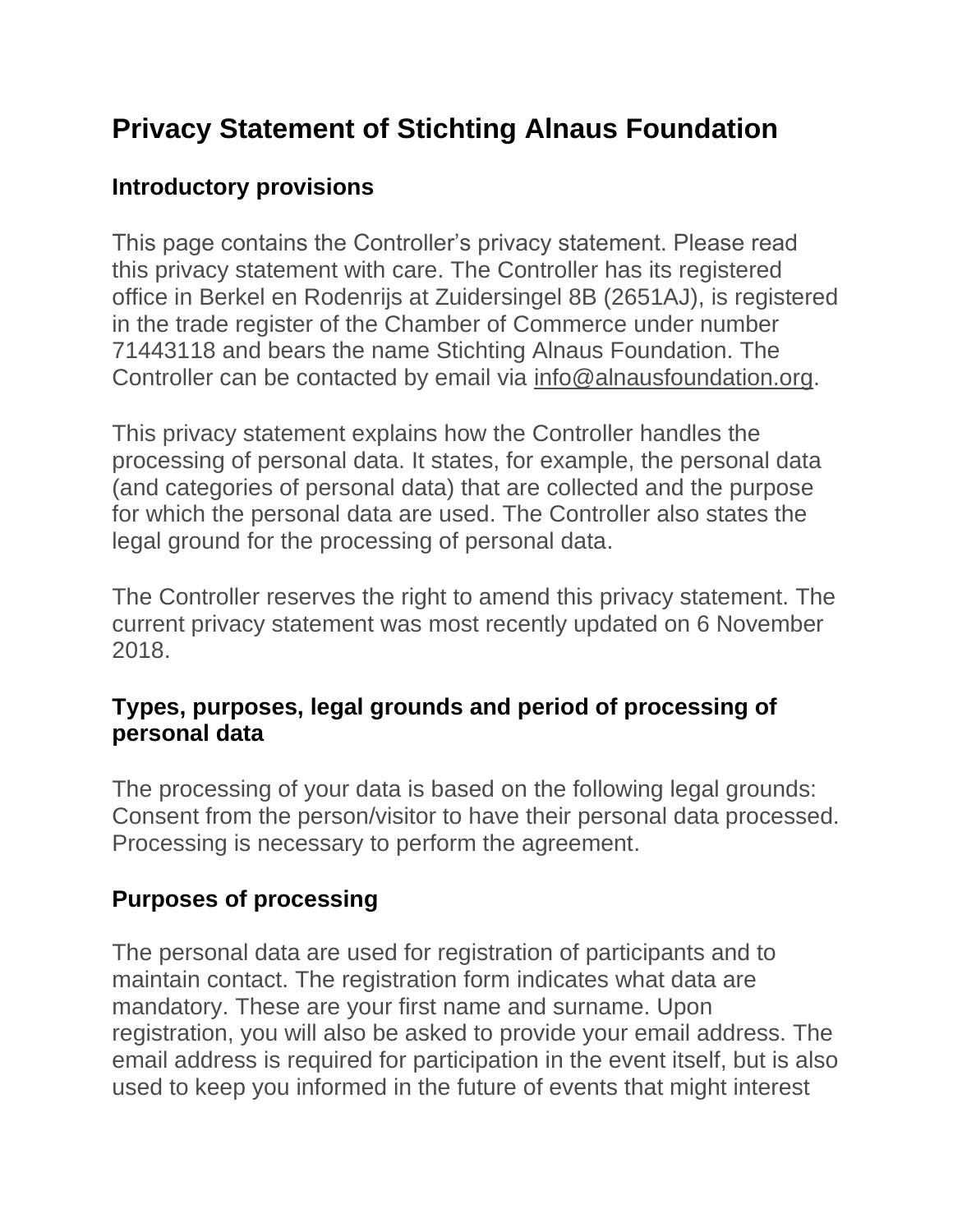you in a newsletter. Your payments details can be used to receive any donations. It may be possible that photographs or videos will be taken of you during the event. By agreeing to this privacy statement, you explicitly consent to this.

Personal data will be retained for a period of 2 years. The photographs en videostaken during the event have a retention period of 5 years**.**

# **Physical collection of personal data**

The Controller also collects personal data physically obtained from you during an event. These data are: first name and surname, email address, date of birth and payment details in case of a donation. By providing this information, you also agree with this privacy statement. The collection of these personal data is based on the same legal grounds as those mentioned in the previous paragraph.

# **Cookies**

The Controller uses cookies on its website. What are cookies? A cookie is a piece of information that a website stores on your computer. It collects basic technical information every time you visit the Controller's website, such as the website from which you were redirected. This privacy statement applies to cookies and similar technology. This website can use cookies to provide visitors with personalised information, to collect information and to follow visitors during their visit to the website. This helps the Controller to improve your user experience.

#### **Reference to other websites**

This privacy statement only applies to the Controller.

The Controller's website may contain links to other websites that are not managed and/or owned by the Controller. If you are referred to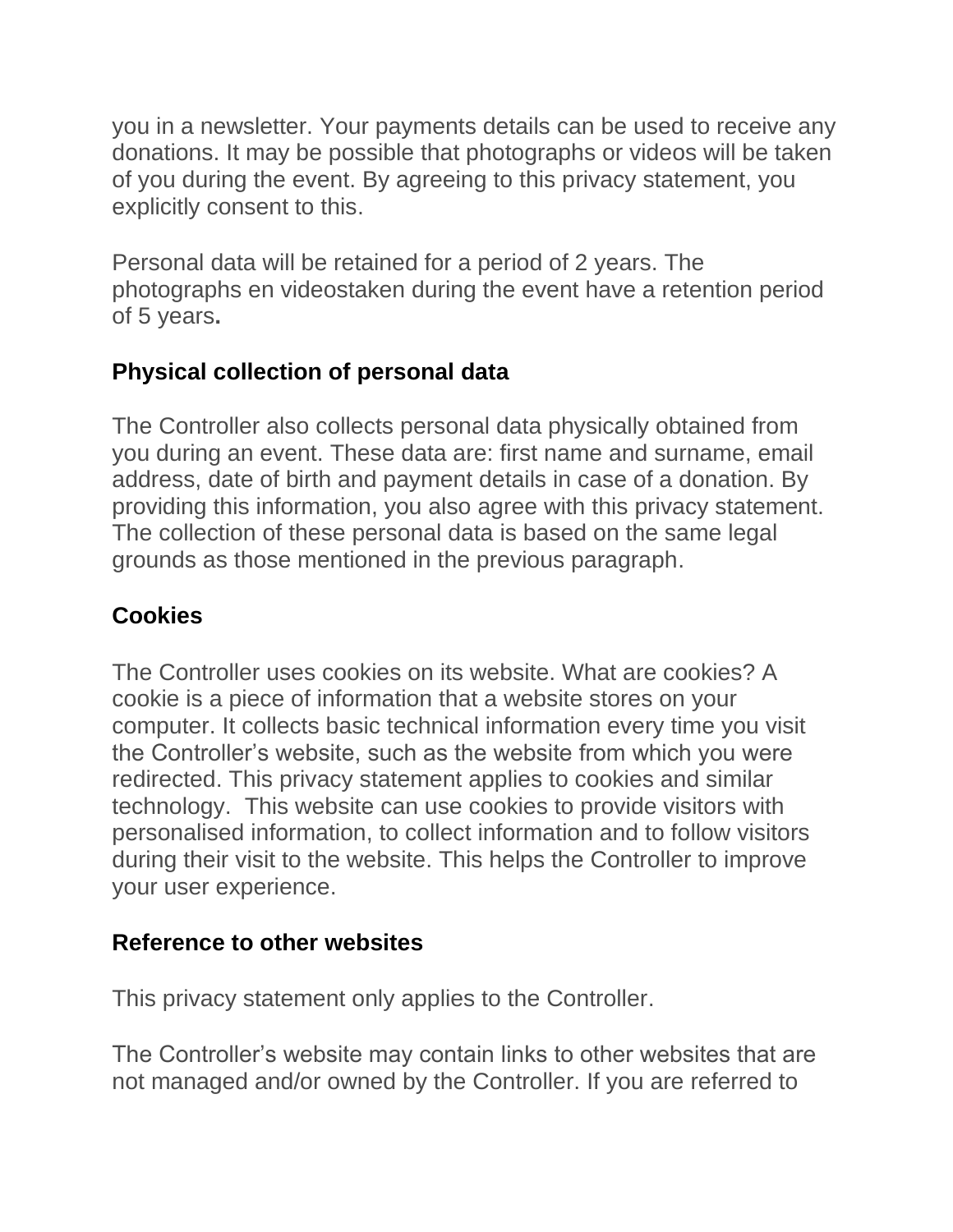another website by clicking on such a link, the privacy statement of that website will apply. The Controller is not in any way liable or responsible for that website or for the privacy statement on that website. The Controller recommends that when visiting that website, you carefully read their privacy statement before continuing on their website.

# **Security**

The Controller has taken appropriate technical and organisational measures to protect your personal data against loss or unlawful processing. This website has an SSL certificate, which allows data to be transmitted over a secure connection.

Your personal data will be stored on servers in the Netherlands and abroad (the USA and Singapore).

# **Your privacy rights**

You have the right to access, rectify, remove and limit the processing of your personal data in accordance with the provisions of the General Data Protection Regulation. You can view and change the data you have provided. If you send an email to the address given below, the Controller will provide you with information on the data collected about you and, upon request, rectify or delete them (in whole or in part).

If you have any questions about this privacy statement, please send an e-mail to [info@alnausfoundation.org.](mailto:info@alnausfoundation.org)

If you wish to submit a complaint about the Controller with regard to the processing of your personal data, please contact a supervisory authority, such as the Dutch Data Protection Authority.